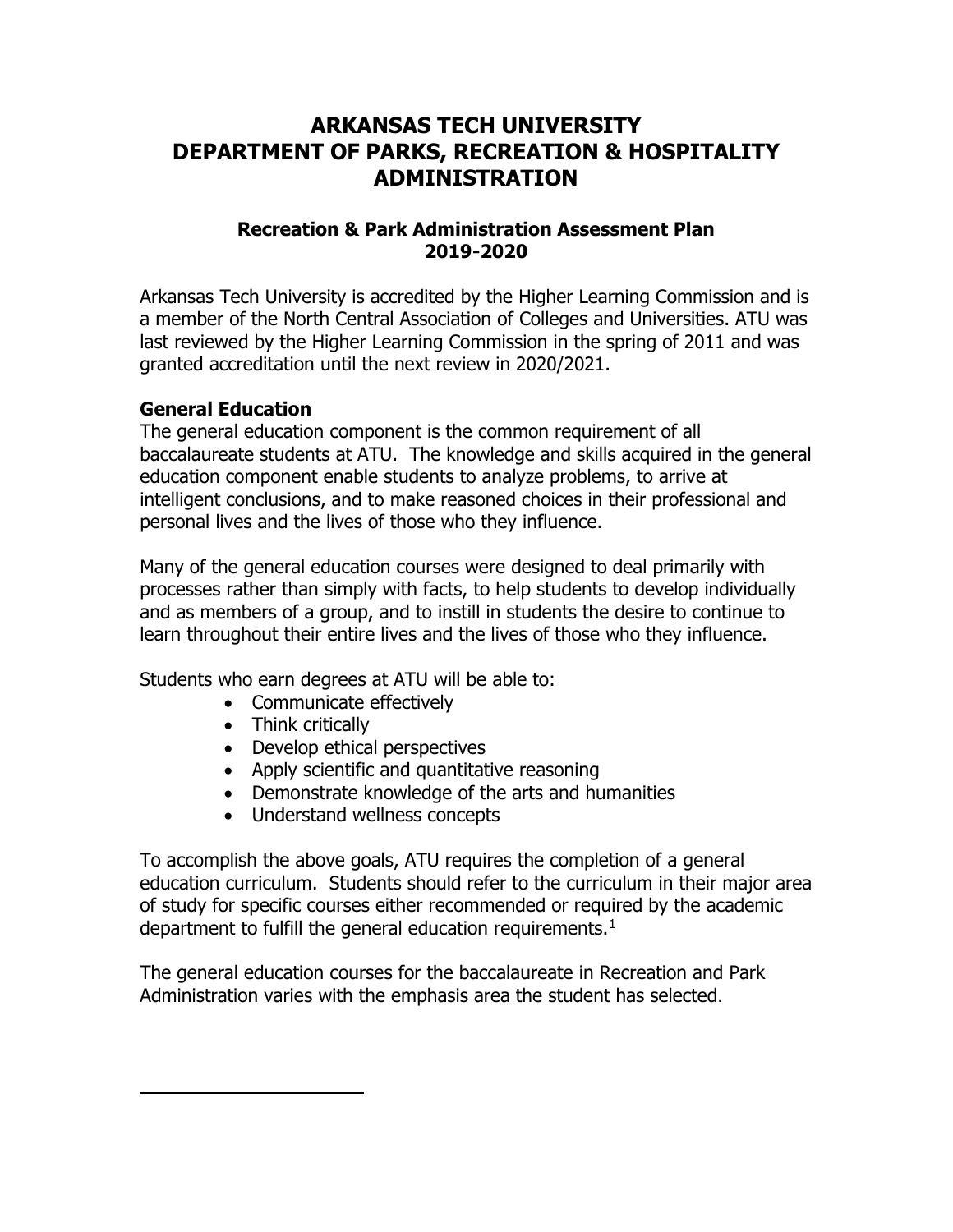#### **Recreation & Park Accreditation**

The core curriculum of the Recreation and Park Administration Program is accredited by the Council on Accreditation of Parks, Recreation, Tourism and Related Professions (COAPRT).

Following (COAPRT) accreditation guidelines Arkansas Tech graduates should have knowledge in the natural and physical sciences, social sciences, and communication, as well as in the arts and humanities. In addition, Recreation and Park graduates should have knowledge and understanding of general principles in specific areas of the recreation, park and leisure disciplines including conceptual foundations, the leisure services profession, leisure services delivery systems, programming and event planning, administration and management, legal aspects of leisure services, and professional work experience. The current COAPRT standards, adopted in October of 2008 (with revisions in April 2010, October 2010, April 2011, November 2012, January 2013, April 2013, April 2014, and September 2019), are listed in Table 1.

The newest standards address the "learning outcomes" of the Program. These standards describe the goals of student learning for "core" professional preparation in recreation, park resources, leisure services, and other elements of the human service and experience industries. The four components include:

**7.01** Students graduating from the program shall demonstrate the following entry-level knowledge: a) the nature and scope of the relevant park, recreation, tourism or related professions and their associated industries; b) techniques and processes used by professionals and workers in these industries; and c) the foundation of the profession in history, science, and philosophy.

| 7.01.01 | The program shall demonstrate that students are provided<br>with sufficient opportunity to achieve this learning outcome.                              |
|---------|--------------------------------------------------------------------------------------------------------------------------------------------------------|
| 7.01.02 | The program shall demonstrate that quality assessment<br>measures were used to assess learning outcomes associated<br>with this standard.              |
| 7.01.03 | The program shall demonstrate that results of its<br>assessment program indicate that graduates of the program<br>are achieving this Learning Outcome. |
| 7.01.04 | The program shall demonstrate that it uses data from<br>assessment of Learning Outcome 7.01 for continuous<br>program improvement.                     |

**7.02** Students graduating from the Program shall be able to demonstrate the ability to design, implement, and evaluate services that facilitate targeted human experiences and that embrace personal and cultural dimensions of diversity.

7.02.01 The program shall demonstrate that students are provided with sufficient opportunity to achieve this learning outcome.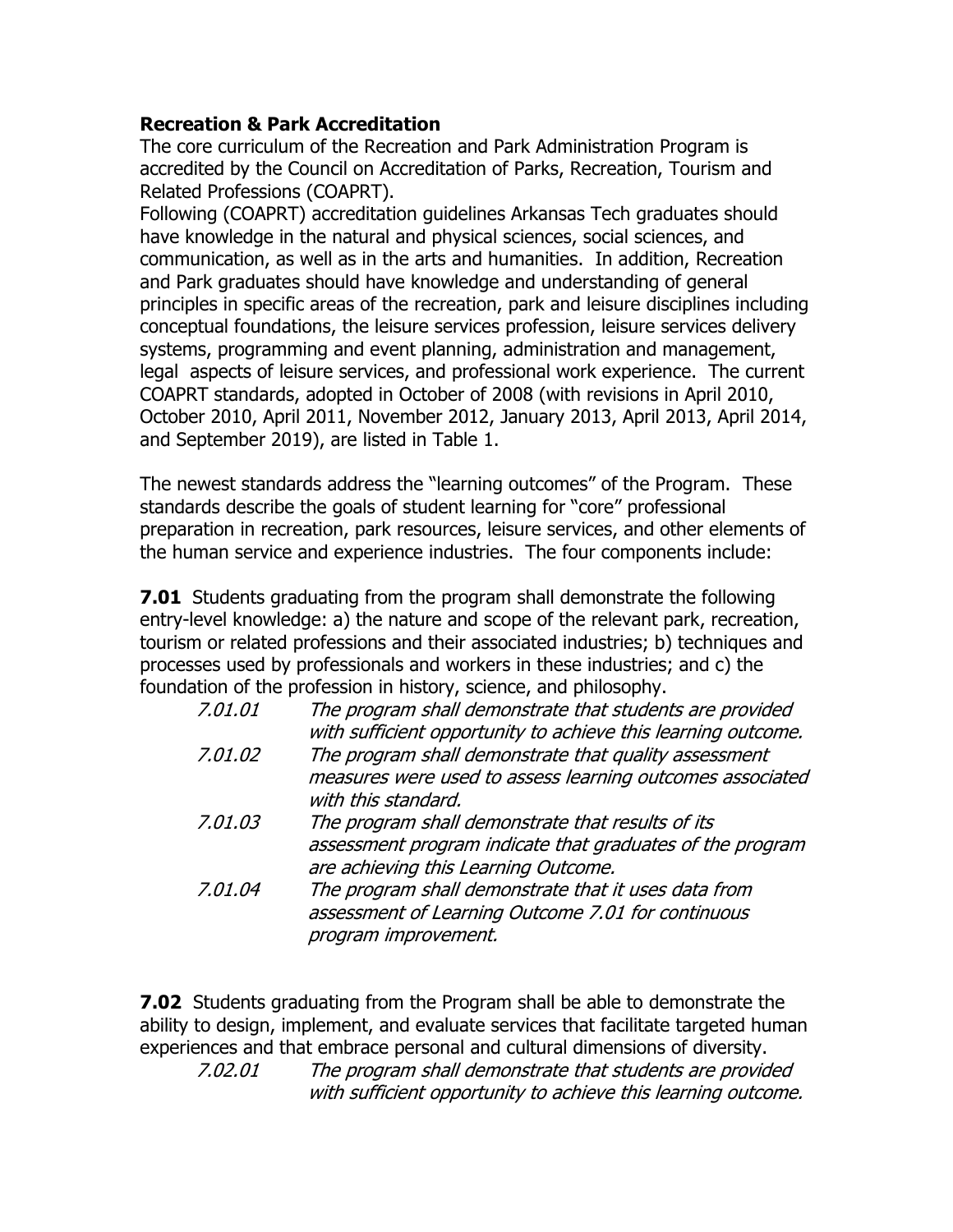| 7.02.02 | The program shall demonstrate that quality assessment<br>measures were used to assess learning outcomes associated |
|---------|--------------------------------------------------------------------------------------------------------------------|
|         | with this standard.                                                                                                |
| 7.02.03 | The program shall demonstrate that results of its                                                                  |
|         | assessment program indicate that graduates of the program                                                          |
|         | are achieving this Learning Outcome.                                                                               |
| 7.02.04 | The program shall demonstrate that it uses data from                                                               |
|         | assessment of Learning Outcome 7.02 for continuous                                                                 |
|         | program improvement.                                                                                               |

**7.03** Students graduating from the Program shall be able to demonstrate entrylevel knowledge about operations and strategic management/administration in parks, recreation, tourism, and/or related professions.

| 7.03.01 | The program shall demonstrate that students are provided<br>with sufficient opportunity to achieve this learning outcome.                              |
|---------|--------------------------------------------------------------------------------------------------------------------------------------------------------|
| 7.03.02 | The program shall demonstrate that quality assessment<br>measures were used to assess learning outcomes associated<br>with this standard.              |
| 7.03.03 | The program shall demonstrate that results of its<br>assessment program indicate that graduates of the program<br>are achieving this Learning Outcome. |
| 7.03.04 | The program shall demonstrate that it uses data from<br>assessment of Learning Outcome 7.03 for continuous<br>program improvement.                     |

**7.04** Students graduating from the program shall demonstrate, through a comprehensive internship of not less than 400 clock hours and no fewer than 10 weeks, the potential to succeed as professionals at supervisory or higher levels in park, recreation, tourism, or related organizations.

| 7.04.01 | The program shall demonstrate that students are provided<br>with sufficient opportunity to achieve this learning outcome.                              |
|---------|--------------------------------------------------------------------------------------------------------------------------------------------------------|
| 7.04.02 | The program shall demonstrate that quality assessment<br>measures were used to assess learning outcomes associated<br>with this standard.              |
| 7.04.03 | The program shall demonstrate that results of its<br>assessment program indicate that graduates of the program<br>are achieving this Learning Outcome. |
| 7.04.04 | The program shall demonstrate that it uses data from<br>assessment of Learning Outcome 7.04 for continuous<br>program improvement.                     |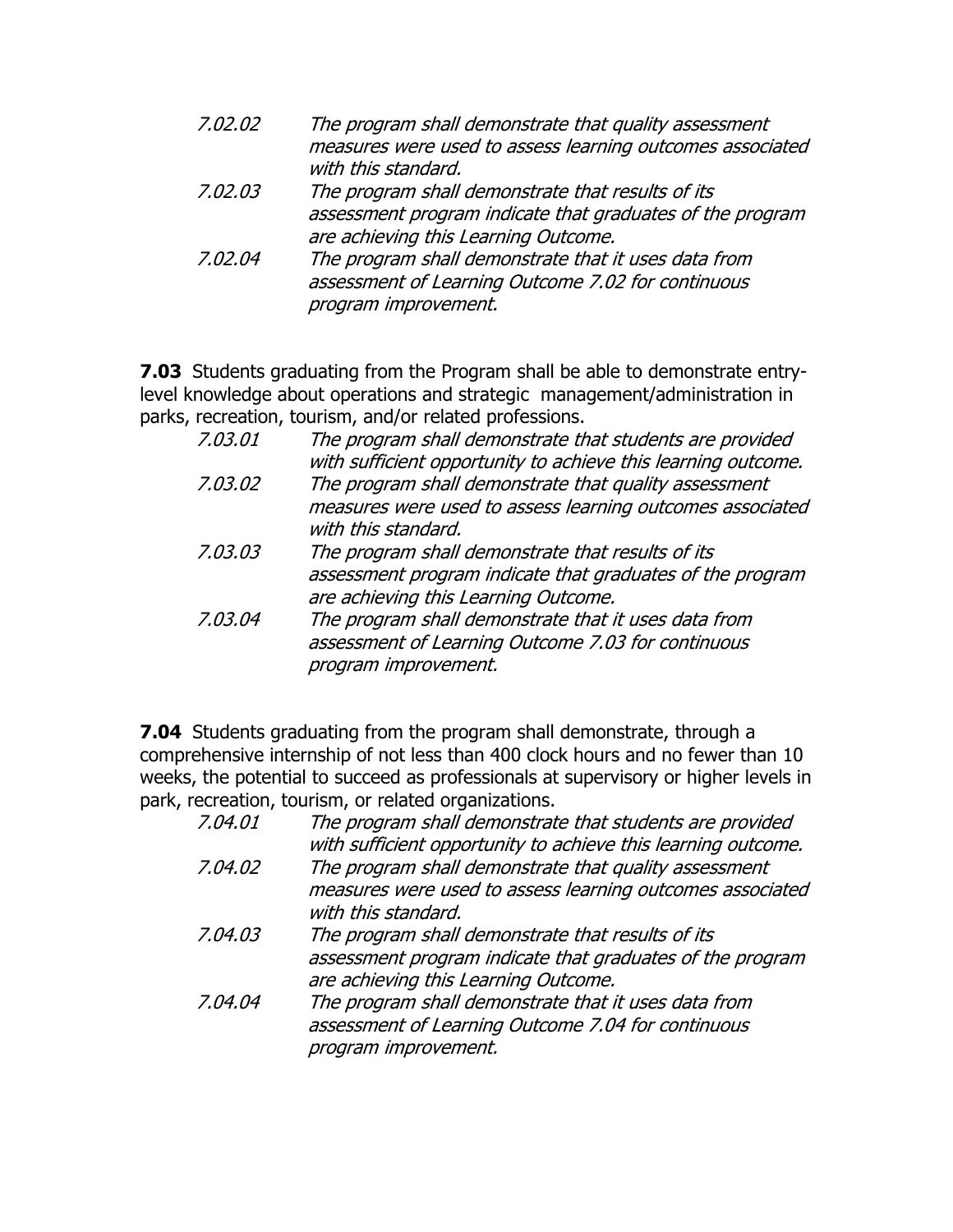### **The Professional Core**

The professional core courses in Recreation and Park Administration includes 15 courses totaling 45 credit hours. The professional core courses introduce the student to the field of Recreation and Park Administration, its conceptual foundations, the leisure services profession, leisure services delivery systems, programming and event planning, administration and management, legal aspects of leisure services, and professional work experience. These professional core courses include the following:

| <b>Core Course</b>                                             | Credit hours    |
|----------------------------------------------------------------|-----------------|
| RP 1013 Principles of Recreation and Park Administration       | 3               |
| RP 2003 Recreation Programming                                 | 3               |
| RP 2033 Recreation Leadership                                  | 3               |
| RP 3013 Inclusive Recreation                                   | 3               |
| RP 3033 Commercial Recreation                                  | 3               |
| RP 3034 Site Planning & Design                                 | 4               |
| RP 3043 Work Experience                                        | 3               |
| RP 3063 Outdoor Education                                      | 3               |
| RP 3113 Human Resource Management in PRHA                      | 3               |
| RP 3403 Financing Recreation and Parks                         | 3               |
| RP 4001 Internship Preparation                                 |                 |
| RP 4013 Recreation and Park Administration                     | 3               |
| RP 4023 Research Methods in Recreation and Park Administration | 3               |
| RP 4103 Recreation Law and Policy                              |                 |
| RP 4114 Internship                                             | <u>4</u>        |
|                                                                | 45 credit hours |

The professional core provides the foundation upon which the Recreation and Park Administration degree is based. Core courses are required for all Recreation and Park majors. Table 1 lists the 2008 (revised in September 2019) COAPRT Standards, learning outcomes, evidence used to measure learning outcomes, the performance measure/tool, performance levels, assessment results, and evidence of curricular and/or programmatic changes.

The following learning outcomes will be utilized and assessed for each academic year, starting with academic year 2019-2020. Assessment will be conducted on learning outcomes each semester by collecting information pertaining to the Performance Measure or Tools (CPG) and the data that is collected will be recorded and stored in Weave. Each faculty member will be responsible for obtaining data from his/her classes and entering the data in Banner (CPG) in a timely fashion at the end of every semester. The Assessment Results then in turn will be utilized to make curricular or programmatic changes (after a three year period of gathering initial data). These results will be required to make any curriculum changes through the ATU Curriculum Committee.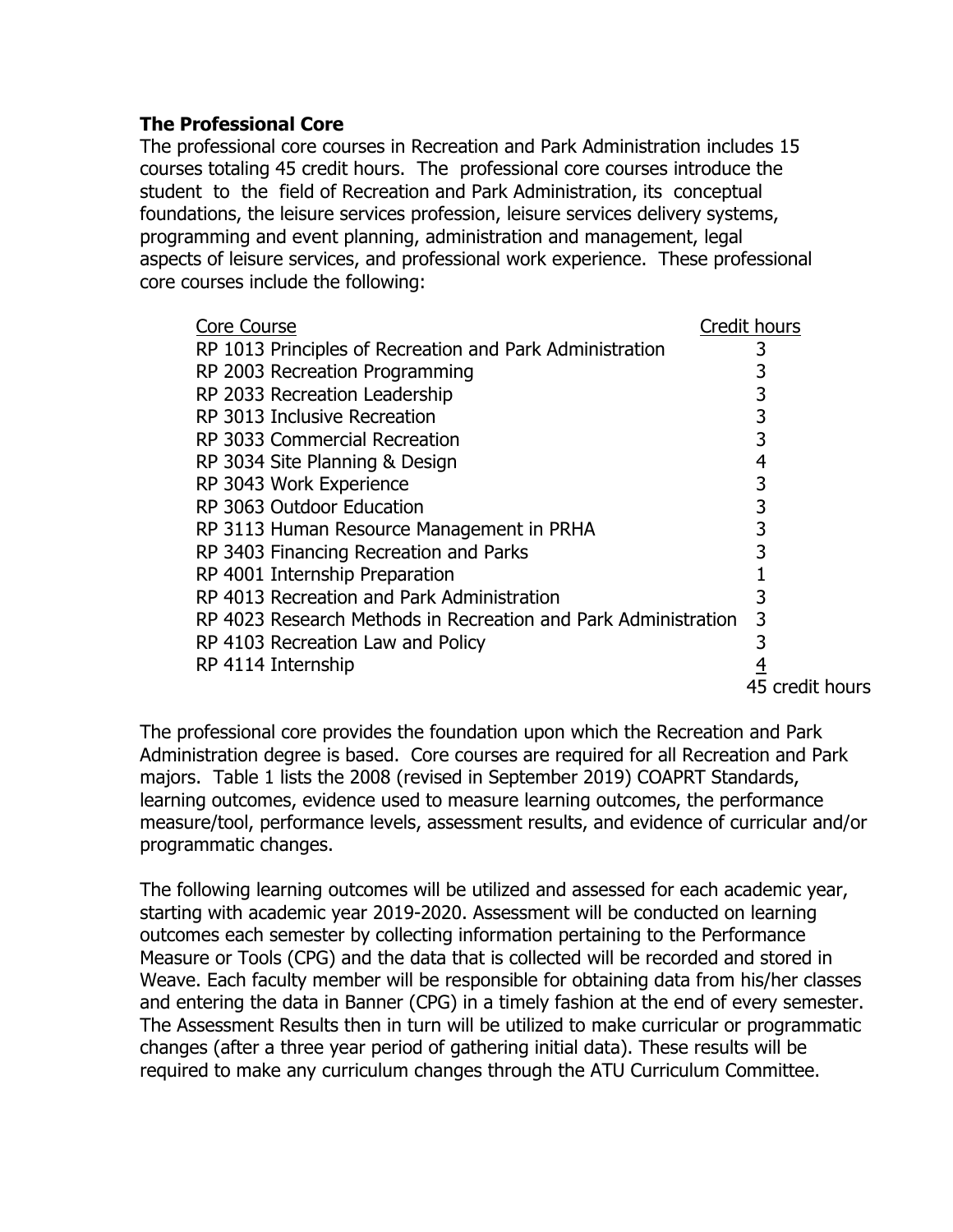# **Table 1**

**7.01 Students graduating from the program shall demonstrate the following entry-level knowledge: a) the nature and of the scope of the relevant park, recreation, tourism or related professions and their associated industries; b) techniques and processes used by professionals and workers in these industries; and c) the foundation of the profession in history, science, and philosophy.** 

| Program/Course<br>Specific Learning<br>Outcomes                                                                   | Evidence of<br>Learning<br>Opportunities  | Performance<br>Measures or<br><b>Tools</b>          | Performance Levels (metrics)                                                                                                                | Assessment<br><b>Results</b>                                                              | Evidence of<br>Curricular<br>and/or<br>Programmatic<br>Changes                        |
|-------------------------------------------------------------------------------------------------------------------|-------------------------------------------|-----------------------------------------------------|---------------------------------------------------------------------------------------------------------------------------------------------|-------------------------------------------------------------------------------------------|---------------------------------------------------------------------------------------|
| $7.01 - A$<br>Students will<br>demonstrate entry-<br>level knowledge of<br>the services of<br>public and non-     | Syllabus and<br>Course Exams<br>(RP 1013) | Course Exam<br>Questions<br>(RP 1013)               | 70% of students will achieve an<br>average score of 70% or higher<br>on questions related to this<br>learning outcome on the course<br>exam | 76% of students<br>scored 70% or<br>above on the<br>questions related<br>to this outcome. | Continue to<br>monitor.                                                               |
| profit recreation<br>and park agencies<br>and the<br>contributions of<br>commercial<br>recreation.                | <b>Course Content</b><br>(RP 1013)        | Comprehensive<br>Exam/Senior Exit<br>Exam (RP 4001) | 70% of students will answer<br>70% or more of the questions<br>related to this leaning outcome<br>correctly on the comprehensive<br>exam    | 66% of students<br>scored 70% or<br>above on the<br>questions related<br>to this outcome. | Need to look to<br>using another tool<br>to best measure<br>this learning<br>outcome. |
|                                                                                                                   | Syllabus and<br>Course Exams<br>(RP 3033) | Course Exam<br>Questions<br>Exam 1<br>(RP 3033)     | 70% of students will achieve an<br>average score of 70% or higher<br>on questions related to this<br>learning outcome on a course<br>exam   | <b>Fall 2019</b><br>No data available<br>at this time.                                    | Continue to<br>monitor.                                                               |
| $7.01-B$<br>Demonstrate<br>knowledge of the<br>theoretical<br>foundations of the<br>profession.                   | Syllabus and<br>Course Exam<br>(RP 1013)  | Course Exam<br><b>Questions</b><br>(RP 1013)        | 70% of students will achieve an<br>average score of 70% or higher<br>on questions related to this<br>learning outcome on a course<br>exam   | 65% of students<br>scored 70% or<br>above on the<br>questions related<br>to this outcome. | Continue to<br>monitor and cover<br>topic more in<br>depth in RP 1013.                |
|                                                                                                                   | <b>Course Content</b><br>(RP 1013)        | Comprehensive<br>Exam (RP 4001)                     | 70% of students will answer<br>70% or more of the questions<br>related to this leaning outcome<br>correctly on the comprehensive<br>exam    | 69% of students<br>scored 70% or<br>above on the<br>questions related<br>to this outcome. | Need to look to<br>using another tool<br>to best measure<br>this learning<br>outcome. |
|                                                                                                                   | Syllabus and<br>Course Exam<br>(RP 3063)  | Course Exam<br><b>Questions</b><br>(RP 3063)        | 70% of students will achieve an<br>average score of 70% or higher<br>on questions related to this<br>learning outcome on a course<br>exam   | 72% of students<br>scored 70% or<br>above on the<br>questions related<br>to this outcome. | Continue to<br>monitor.                                                               |
| $7.01 - C$<br>Students will<br>demonstrate<br>knowledge of the<br>scientific<br>foundations of the<br>profession. | <b>Course Content</b><br>(RP 1013)        | Comprehensive<br>Exam/Senior Exit<br>Exam (RP 4001) | 70% of students will achieve<br>score of 70% or higher on<br>questions related to this learning<br>outcome on a course exam                 | 69% of students<br>scored 70% or<br>above on the<br>questions related<br>to this outcome. | Need to look to<br>using another tool<br>to best measure<br>this learning<br>outcome. |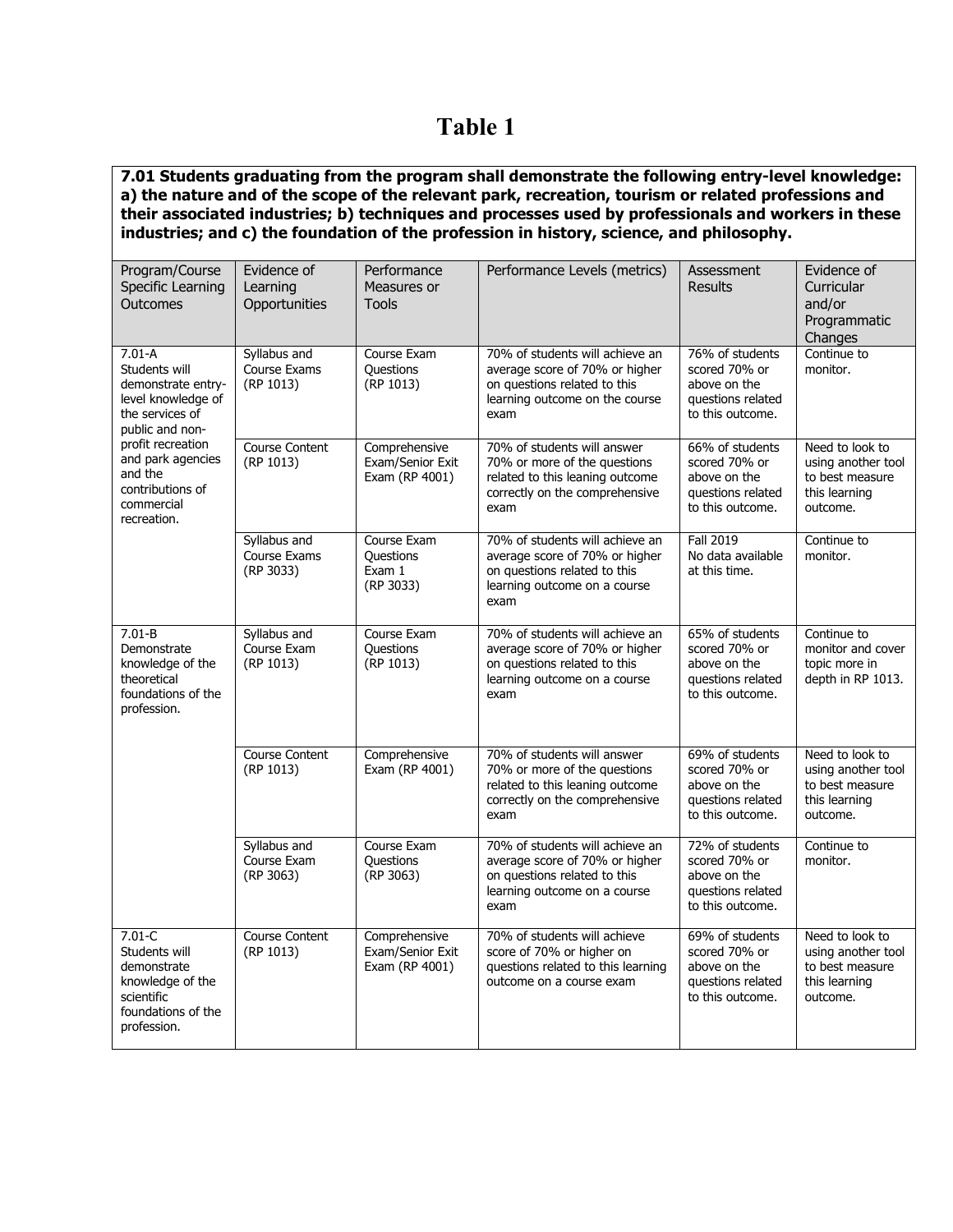| $7.01 - C$<br>Students will<br>demonstrate<br>knowledge of the<br>philosophical<br>foundations of the<br>profession.       | Syllabus and<br>Course Exam<br>(RP 1013)              | Course Exam<br><b>Questions</b><br>(RP 1013)       | 70% of students will achieve an<br>average score of 70% or higher<br>on questions related to this<br>learning outcome on a course<br>exam                                                       | 75% of students<br>scored 70% or<br>above on the<br>questions related<br>to this outcome. | No changes<br>required. Continue<br>to monitor. May<br>want to increase<br>percentage.       |
|----------------------------------------------------------------------------------------------------------------------------|-------------------------------------------------------|----------------------------------------------------|-------------------------------------------------------------------------------------------------------------------------------------------------------------------------------------------------|-------------------------------------------------------------------------------------------|----------------------------------------------------------------------------------------------|
|                                                                                                                            | Syllabus and<br>Course Exams<br>(RP 3013)             | Course Exam<br>Questions<br>(RP 3013)              | 70% of students will achieve an<br>average score of 70% or higher<br>on questions related to this<br>learning outcome on a course<br>exam                                                       | 75% of students<br>scored 70% or<br>above on the<br>questions related<br>to this outcome. | No changes<br>required. Continue<br>to monitor. May<br>want to increase<br>percentage.       |
|                                                                                                                            | Syllabus and<br>Course Exam<br>(RP 3063)              | Course Exam<br>Questions<br>(RP 3063)              | 70% of students will achieve an<br>average score of 70% or higher<br>on questions related to this<br>learning outcome on a course<br>exam                                                       | 69% of students<br>scored 70% or<br>above on the<br>questions related<br>to this outcome. | Continue to<br>monitor.                                                                      |
| $7.01 - C$<br>Students will<br>demonstrate<br>knowledge of<br>historical events<br>that contribute to<br>the foundation of | Syllabus and<br>Course Exam<br>(RP 1013)              | Course Exam<br>Questions<br>(RP 1013)              | 70% of students will achieve an<br>average score of 70% or higher<br>on questions related to this<br>learning outcome on a course<br>exam                                                       | 81% of students<br>scored 70% or<br>above on the<br>questions related<br>to this outcome. | No changes<br>required. Continue<br>to monitor. May<br>want to increase<br>percentage.       |
| the profession.                                                                                                            | Course Content<br>(RP 1013)                           | Comprehensive<br>Exam (RP 4001)                    | 70% of students will answer<br>70% or more of the questions<br>related to this leaning outcome<br>correctly on the comprehensive<br>exam                                                        | 75% of students<br>scored 70% or<br>above on the<br>questions related<br>to this outcome. | May want to look<br>to different<br>measurement<br>tool.                                     |
|                                                                                                                            | cultural dimensions of diversity.                     |                                                    | 7.02 Students graduating from the program shall demonstrate the ability to design, implement, and<br>evaluate services that facilitate targeted human experiences and that embrace personal and |                                                                                           |                                                                                              |
| Program/Course<br>Specific Learning<br>Outcomes                                                                            | Evidence of<br>Learning<br>Opportunities              | Performance<br>Measures or<br><b>Tools</b>         | Performance Levels (metrics)                                                                                                                                                                    | Assessment<br><b>Results</b>                                                              | Evidence of<br>Curricular<br>and/or<br>Programmatic<br>Changes                               |
| $7.02 - A$<br>Students will<br>demonstrate the<br>ability to design<br>recreation                                          | Recreation<br>Program Plan<br>Assignment<br>(RP 2003) | Recreation<br>Program Plan and<br>Rubric (RP 2003) | 70% of students will earn a<br>70% or higher on the program<br>plan assignment.                                                                                                                 | 82% of students<br>scored 70% or<br>above on the<br>questions related<br>to this outcome. | Consistently good<br>results -may want<br>to change<br>performance<br>measure $-80%$ .       |
| programs that<br>embrace personal<br>and cultural<br>dimensions of<br>diversity.                                           | Programming<br>Assignment<br>(RP 4114/4116)           | Programming<br>Assignment Rubric<br>(RP 4114/4116) | 70% of students will earn a 2<br>(out of 4) or higher on the<br>Design Recreation Program<br>assignment in RP 4116                                                                              | 75% of students<br>scored 70% or<br>above on the<br>questions related<br>to this outcome. | Consistently good<br>results -may want<br>to change<br>performance<br>measure $-80%$ .       |
| $7.02 - B$<br>Students will<br>demonstrate the<br>ability to design<br>recreation areas<br>and facilities.                 | Site Plan<br>Assignment<br>(RP 3034)                  | Site Plan<br>Assignment Rubric<br>(RP 3034)        | 70% of students will earn a<br>70% or higher on Site Plan<br>Assignment                                                                                                                         | Course not<br>offered this fall.                                                          | Look to change<br>the content of this<br>course and depth<br>of projects and<br>assignments. |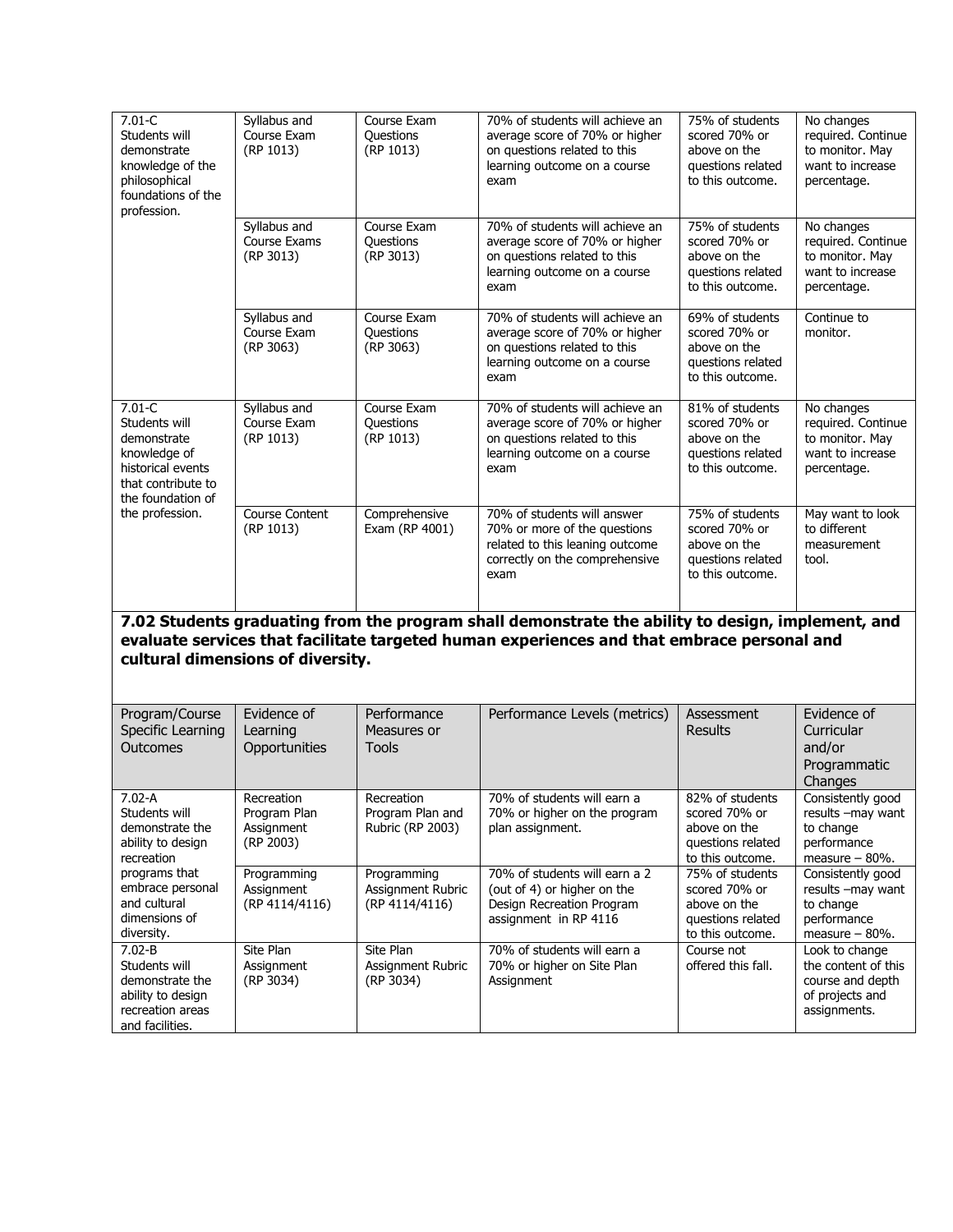| $7.02 - C$<br>Students will<br>demonstrate the<br>ability to<br>implement and/or<br>lead recreation<br>programs.                   | Programming<br>Assignment<br>(RP 4114/RP4116)                      | Program<br>Implementation<br>Assignment Rubric<br>(RP 4114/RP4116)                        | 70% of students will earn a 2<br>(out of 4) or higher on the<br>Internship Program<br><b>Implementation Assignment</b>          | 88% of students<br>scored 70% or<br>above on the<br>questions related<br>to this outcome.      | Consistently good<br>results -may want<br>to change<br>performance<br>measure $-80%$ . |
|------------------------------------------------------------------------------------------------------------------------------------|--------------------------------------------------------------------|-------------------------------------------------------------------------------------------|---------------------------------------------------------------------------------------------------------------------------------|------------------------------------------------------------------------------------------------|----------------------------------------------------------------------------------------|
|                                                                                                                                    | Kidsfest<br>Assignment<br>(RP 2003)                                | Kidsfest<br>Assignment Rubric<br>(RP 2003)                                                | 70% of students will earn a<br>70% or higher on Kidsfest<br>assignments                                                         | Fall 2019 -<br>Alternate<br>assignment due<br>to COVID-19                                      | Continue to<br>monitor.                                                                |
|                                                                                                                                    | Camp Stormy<br>activity (lesson<br>plan) assignment<br>(RP 3063)   | Instructor<br>evaluation of<br>student led activity<br>during Camp<br>Stormy<br>(RP 3063) | 70% of students will achieve a 2<br>or higher (out of 4) on instructor<br>evaluations of activity leadership<br>at Camp Stormy. | Alternate<br>assignment due<br>to COVID-19.<br>Camp cancelled.                                 | Continue to<br>monitor.                                                                |
|                                                                                                                                    | Syllabus and<br>Leadership<br>Program<br>(RP 2033)                 | Leadership<br>Program rubric<br>(RP 2033)                                                 | 70% of students will earn a<br>70% or higher on the RP 2033<br>Program                                                          | 79% of students<br>scored 70% or<br>above on the<br>questions related<br>to this outcome.      | Continue to<br>monitor.                                                                |
| $7.02 - D$<br>Students will<br>demonstrate the<br>ability to evaluate<br>leisure services<br>and experiences.                      | Syllabus and<br>Evaluation<br>Assignment<br>(RP 4023)              | Evaluation<br>Assignment Rubric<br>(RP 4023)                                              | 70% of students will earn a<br>70% or higher on the RP 4023<br>Evaluation Assignment.                                           | Spring $2020 - no$<br>results at this<br>$time -$<br>assignment<br>changed due to<br>COVID-19. | Continue to<br>monitor.                                                                |
|                                                                                                                                    | Syllabus and<br>KidsFest<br>Assignment<br>(RP 2003)                | Kidsfest Evaluation<br>Rubric<br>(RP 2003)                                                | 70% of students will earn a<br>70% or higher on Recreation<br>Program Evaluation Plan in<br>Recreation Program Assignment.      | Fall 2019 -<br>assignment not<br>completed.                                                    | Need to work on<br>finding another<br>assignment to<br>meet this<br>outcome.           |
|                                                                                                                                    | Program<br>Evaluation<br>(RP 4114/RP4116)                          | Program<br>Evaluation<br>Assignment rubric<br>(RP 4114/RP4116)                            | 70% of students will achieve a<br>score of 2 (out of 4) on the<br>Internship Program Evaluation<br>assignment.                  | 80% of students<br>scored 70% or<br>above on the<br>assignment<br>related to this<br>outcome.  | Change metric to<br>80% and continue<br>to monitor.                                    |
| $7.02 - E$<br>Students will<br>demonstrate the<br>ability to use data<br>to improve the<br>quality of services<br>and experiences. | Syllabus and<br><b>Research Methods</b><br>Assignment<br>(RP 4023) | Research Methods<br>Assignment and<br>Rubric<br>(RP 4023)                                 | 70% of students will earn a<br>70% or higher on the RP 4023<br>Evaluation Assignment.                                           | Data not available<br>at this time (not<br>recorded).                                          | Continue to<br>monitor.                                                                |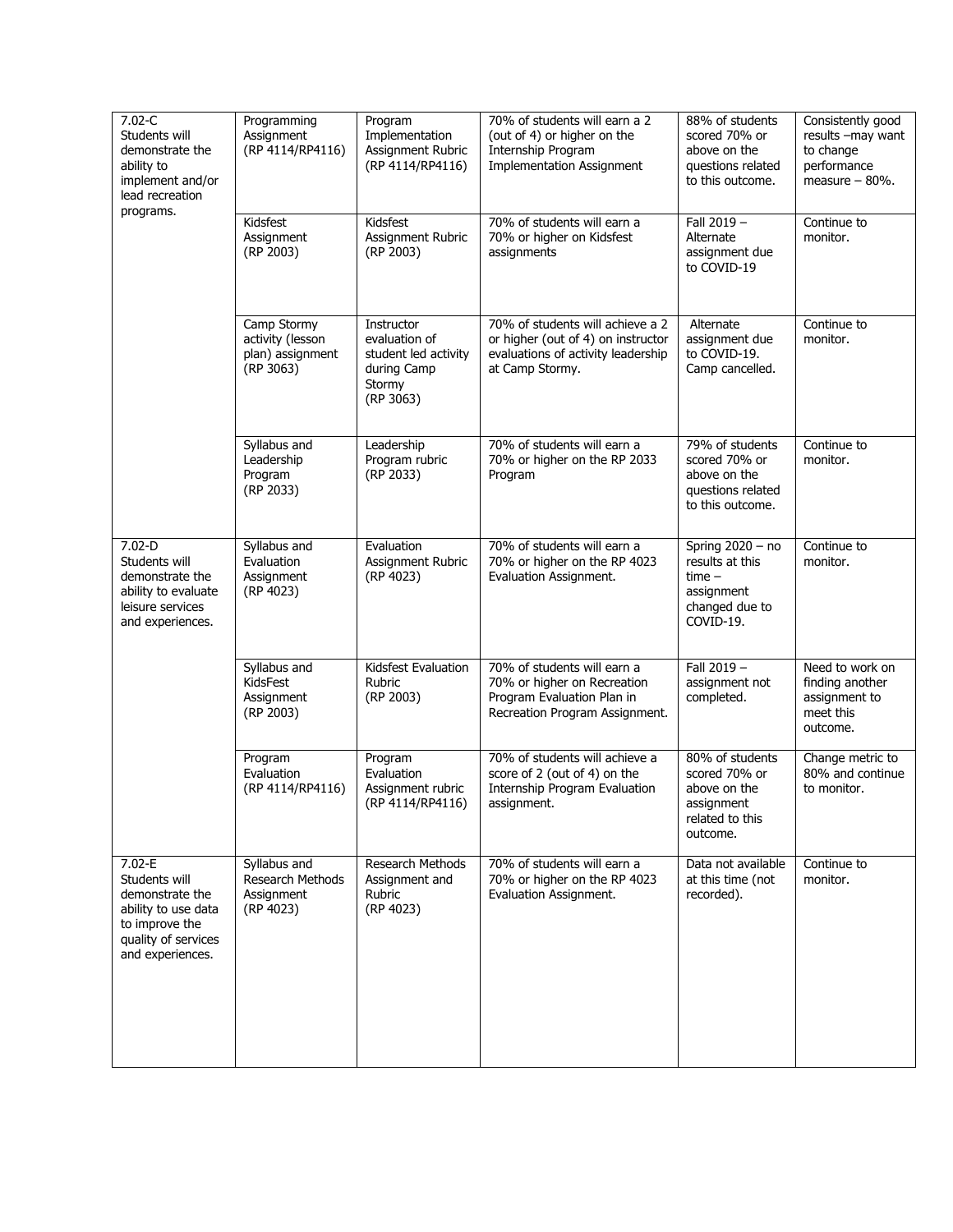#### **7.03 Students graduating from the program shall be able to demonstrate entry-level knowledge about operations and strategic management/administration in parks, recreation, tourism, and related professions.**

| Program/Course<br>Specific Learning<br>Outcomes                                                                                                | Evidence of<br>Learning<br>Opportunities                   | Performance<br>Measures or<br><b>Tools</b>   | Performance Levels (metrics)                                                                                                              | Assessment<br><b>Results</b>                                                                                            | Evidence of<br>Curricular<br>and/or<br>Programmatic<br>Changes                                  |
|------------------------------------------------------------------------------------------------------------------------------------------------|------------------------------------------------------------|----------------------------------------------|-------------------------------------------------------------------------------------------------------------------------------------------|-------------------------------------------------------------------------------------------------------------------------|-------------------------------------------------------------------------------------------------|
| $7.03 - A$<br>Students will<br>demonstrate the<br>ability to recognize<br>the principles and<br>procedures of<br>management                    | Syllabus and<br>course exam<br>(RP 4013)                   | Course Exam<br>Questions<br>(RP 4013)        | 70% of students will achieve an<br>average score of 70% or higher<br>on questions related to this<br>learning outcome on a course<br>exam | 80% of students<br>scored 70% or<br>above on course<br>exam questions<br>related to this<br>outcome.                    | Change metric to<br>80% and continue<br>to monitor.                                             |
| and/or<br>administration.                                                                                                                      | Management<br>Assignment<br>(RP 4116)                      | Management<br>Assignment rubric<br>(RP 4116) | 70% of students will achieve a<br>score of 2 or higher on a scale of<br>1-4 on the management<br>assignment                               | 80% of students<br>scored 70% or<br>above on the<br>assignment<br>related to this<br>outcome.                           | Change metric to<br>80% and continue<br>to monitor.                                             |
|                                                                                                                                                | Course Content<br>(RP 4013)                                | Comprehensive<br>Exam (RP 4001)              | 70% of students will answer<br>70% or more of the questions<br>related to this leaning outcome<br>correctly on the comprehensive<br>exam  | 62% of students<br>scored 70% or<br>above on the<br>questions related<br>to this outcome.                               | Continue to<br>monitor.                                                                         |
| $7.03 - B$<br>Students will<br>demonstrate the<br>ability to recognize<br>the principles and<br>procedures of<br>infrastructure<br>management. | Syllabus and<br>course exam<br>(RP 4063)                   | Course Exam<br>Questions<br>(RP 4063)        | 70% of students will achieve an<br>average score of 70% or higher<br>on questions related to this<br>learning outcome on a course<br>exam | Data not available<br>on this measure.                                                                                  | Continue to<br>monitor.                                                                         |
|                                                                                                                                                | Course Content<br>(RP 4013)                                | Course Exam<br>Questions<br>(RP 4013)        | 70% of students will answer<br>70% or more of the questions<br>related to this leaning outcome<br>correctly on the comprehensive<br>exam  | Data not available<br>on this measure<br>at this time.                                                                  | Continue to<br>monitor.                                                                         |
| $7.03-C$<br>Students will<br>demonstrate the<br>ability to recognize<br>the principles and<br>procedures of<br>financial<br>management         | Syllabus and<br>course exam<br>(RP 4013)                   | Course Exam<br><b>Questions</b><br>(RP 4013) | 70% of students will achieve an<br>average score of 70% or higher<br>on questions related to this<br>learning outcome on a course<br>exam | 83% of students<br>scored 70% or<br>above on the<br>questions related<br>to this outcome.                               | RP 3403 RP<br>Finance course<br>had made an<br>impact and<br>improved<br>assessment<br>results. |
|                                                                                                                                                | Syllabus and<br>course content<br>(RP 3403 and RP<br>4013) | Comprehensive<br>Exam (RP 4001)              | 70% of students will answer<br>70% or more of the questions<br>related to this leaning outcome<br>correctly on the comprehensive<br>exam  | 71% of students<br>scored 70% or<br>above on the<br>questions related<br>to this outcome.                               | Continue to<br>monitor.                                                                         |
| $7.03-D$<br>Students will<br>demonstrate the<br>ability to recognize<br>the principles and<br>procedures of                                    | Syllabus and<br>course exam<br>(RP 3113)                   | Course Exam<br>Questions<br>(RP 3113)        | 70% of students will achieve an<br>average score of 70% or higher<br>on questions related to this<br>learning outcome on a course<br>exam | 76% (fall) and<br>79% (spring) of<br>students scored<br>70% or above on<br>the questions<br>related to this<br>outcome. | Continue to<br>monitor.                                                                         |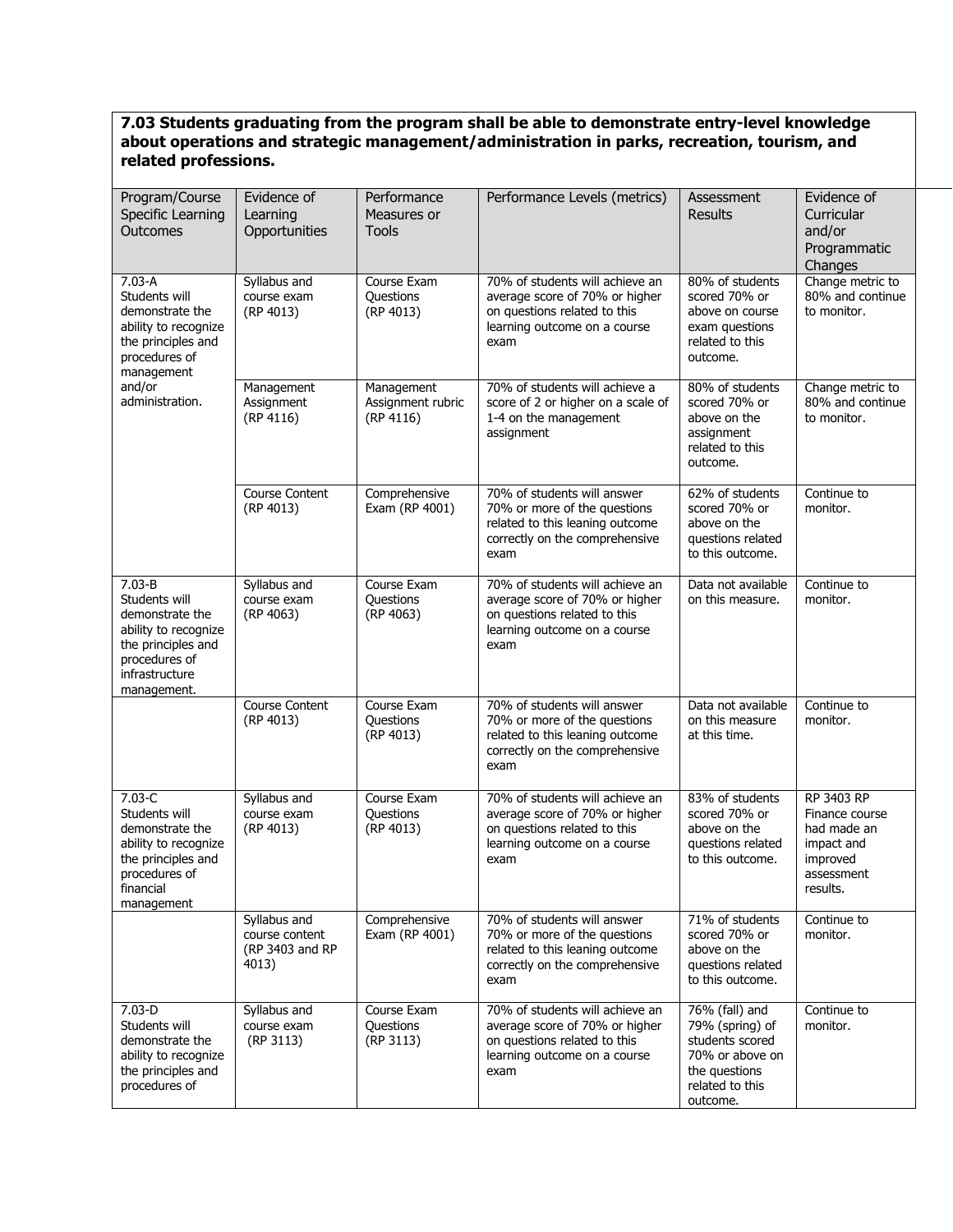| human resource<br>management                                                                                                                          |                                                        |                                                     |                                                                                                                                           |                                                                                                                         |                                                                                                                                                         |
|-------------------------------------------------------------------------------------------------------------------------------------------------------|--------------------------------------------------------|-----------------------------------------------------|-------------------------------------------------------------------------------------------------------------------------------------------|-------------------------------------------------------------------------------------------------------------------------|---------------------------------------------------------------------------------------------------------------------------------------------------------|
|                                                                                                                                                       | <b>Course Content</b><br>(RP 3113)                     | Comprehensive<br>Exam (RP 4001)                     | 70% of students will answer<br>70% or more of the questions<br>related to this leaning outcome<br>correctly on the comprehensive<br>exam  | 87% (fall) and<br>84% (spring) of<br>students scored<br>70% or above on<br>the questions<br>related to this<br>outcome. | Re-write<br>comprehensive<br>exit exam or look<br>to using another<br>measurement tool<br>for this learning<br>outcome.                                 |
| $7.03 - E$<br>Students will<br>demonstrate the<br>ability to recognize<br>the principles and<br>procedures of<br>marketing and/or<br>public relations | Syllabus and<br>Course Exam<br>(HA 3013)               | Course Exam<br>Questions<br>(HA 3013)               | 70% of students will achieve an<br>average score of 70% or higher<br>on questions related to this<br>learning outcome on a course<br>exam | 84% of students<br>scored 70% or<br>above on the<br>questions related<br>to this outcome.                               | Continue to<br>monitor.                                                                                                                                 |
|                                                                                                                                                       | <b>Course Content</b><br>(HA 3013 and RP<br>4013)      | Comprehensive<br>Exam (RP 4001)                     | 70% of students will answer<br>70% or more of the questions<br>related to this leaning outcome<br>correctly on the comprehensive<br>exam  | 61% (fall) and<br>57% (spring) of<br>students scored<br>70% or above on<br>the questions<br>related to this<br>outcome. | Re-write<br>comprehensive<br>exit exam or look<br>to using another<br>measurement tool<br>for this learning<br>outcome.                                 |
| $7.03-F$<br>Students will<br>demonstrate the<br>ability to apply<br>principles and<br>procedures of<br>management<br>and/or<br>administration         | Syllabus and Case<br><b>Studies</b><br>(RP 4013)       | Case Study Rubric<br>(RP 4013)                      | 70% of students will earn a 70%<br>the case studies related to this<br>learning outcome.                                                  | 60% of students<br>scored 70% or<br>above on the<br>questions related<br>to this outcome.                               | Continue to<br>monitor.                                                                                                                                 |
|                                                                                                                                                       | Management<br>assignment (RP<br>4114 or RP 4116)       | Management<br>Assignment<br>(RP 4114 or RP<br>4116) | 70% of students will achieve a<br>score of 2 or higher on a scale of<br>1-4 on the management<br>assignment                               | 83% of students<br>scored a 2 or<br>higher on the<br>questions related<br>to this outcome.                              | Change metric to<br>80% and continue<br>to monitor.                                                                                                     |
| $7.03 - G$<br>Students will<br>demonstrate the<br>ability to apply the<br>principles and<br>procedures of<br>infrastructure<br>management             | Syllabus and<br><b>Simulation Project</b><br>(RP 4063) | Appletown Project<br>and Rubric<br>(RP 4063)        | 70% of students will earn a 2<br>(out of 4) or higher on the<br>Appletown Project Simulation                                              | Project not<br>assigned in Fall                                                                                         | Faculty need to<br>create new<br>performance<br>measure for this<br>Learning Outcome<br>as this class is<br>now being taught<br>be a new<br>instructor. |
| $7.03-H$<br>Students will<br>demonstrate the<br>ability to apply the<br>principles and<br>procedures of                                               | Syllabus and Case<br>Study<br>(RP 4013)                | Case Study and<br>Rubric<br>(RP 4013)               | 70% of students will earn a 70%<br>the case studies related to this<br>learning outcome.                                                  | 85% of students<br>scored 70% or<br>above on the<br>case studies<br>related to this<br>outcome.                         | Continue to<br>monitor.                                                                                                                                 |
| financial<br>management                                                                                                                               | Syllabus and<br><b>Budget Exercise</b><br>(RP 4013)    | <b>Budget Exercise</b><br>and Rubric<br>(RP 4013)   | 70% of students will earn a 70%<br>or higher the budget exercise.                                                                         | 82% of students<br>scored 70% or<br>above on the<br>budget exercise<br>for this outcome.                                | Scores have<br>continued to<br>$increase - due to$<br>RP 3403 RP<br>Finance.                                                                            |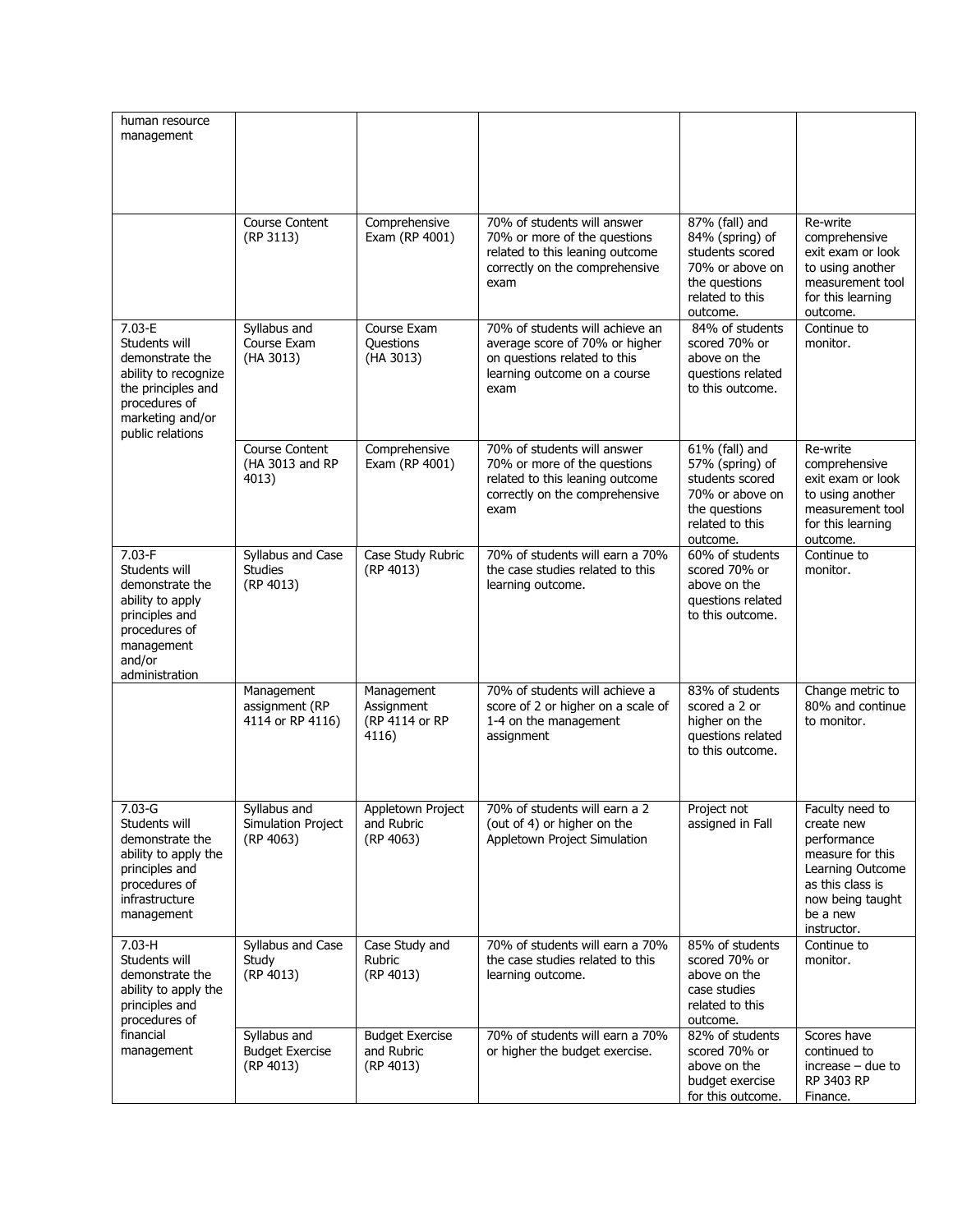| $7.03 - I$<br>Students will<br>demonstrate the<br>ability to apply the<br>principles and<br>procedures of<br>human resource<br>management         | Syllabus and Case<br>Studies (RP 3113)               | Case Studies<br>rubrics<br>(RP 3113)                                  | 70% of students will earn a 70%<br>or higher on case studies related<br>to this learning outcome.                                                                                                                               | 82% of students<br>scored 70% or<br>above on the<br>case studies<br>related to this<br>outcome.       | Continue to<br>monitor.                                                              |
|---------------------------------------------------------------------------------------------------------------------------------------------------|------------------------------------------------------|-----------------------------------------------------------------------|---------------------------------------------------------------------------------------------------------------------------------------------------------------------------------------------------------------------------------|-------------------------------------------------------------------------------------------------------|--------------------------------------------------------------------------------------|
| $7.03 - J$<br>Students will<br>demonstrate the<br>ability to apply the<br>principles and<br>procedures of<br>marketing and/or<br>public relations | Syllabus and<br>Marketing Plan<br>(HA 3013)          | Marketing Plan<br>Assignment rubric<br>(HA 3013)                      | 70% of students will earn a 70%<br>or higher on the Marketing Plan                                                                                                                                                              | 72% of students<br>scored 70% or<br>above marketing<br>plan assignment<br>related to this<br>outcome. | Continue to<br>monitor.                                                              |
|                                                                                                                                                   |                                                      | higher levels in park, recreation, tourism, or related organizations. | 7.04 Students graduating from the program shall demonstrate, through a comprehensive internship of not less<br>than 400 clock hours and no fewer than 10 weeks, the potential to succeed as professionals at supervisory or     |                                                                                                       |                                                                                      |
| Program/Course<br>Specific Learning<br><b>Outcomes</b>                                                                                            | Evidence of<br>Learning<br>Opportunities             | Performance<br>Measures or<br><b>Tools</b>                            | Performance Levels (metrics)                                                                                                                                                                                                    | Assessment<br><b>Results</b>                                                                          | Evidence of<br><b>Curricular</b><br>and/or<br>Programmatic<br>Changes                |
| 7.04-A Students<br>shall participate in<br>an internship of<br>not less than 400<br>clock hours over<br>no fewer than 10<br>weeks.                | <b>Internship Manual</b><br>(RP 4114)                | <b>Weekly Reports</b><br>(RP 4114)                                    | Minimum of 400 work hours<br>documented on weekly reports                                                                                                                                                                       | 100% of students<br>enrolled in RP<br>4114 completed<br>400 clock hours<br>of internship.             | Continue to<br>monitor.                                                              |
| 7.04 B<br>Demonstrate the<br>ability to succeed<br>as a professional                                                                              | Professional<br>Portfolio<br>Assignment<br>(RP 4001) | Professional<br>Portfolio Rubric<br>(RP 4001)                         | 70% of students will earn a 2 or<br>higher out of 4 the Professional<br>Portfolio                                                                                                                                               | 100% of students<br>earned a 70% or<br>higher on their<br>professional<br>portfolio.                  | 70% is required<br>as a passing<br>grade for portfolio<br>so students do<br>succeed. |
|                                                                                                                                                   | <b>Internship Manual</b><br>(RP 4114)                | Initial and Final<br>Student Self-<br>Evaluations<br>(RP 4114)        | 70% of students will evaluate<br>themselves at a median score of<br>3 or higher on all items on the<br>final self-evaluation.                                                                                                   | 90% of students<br>met this criteria.                                                                 | Continue to<br>monitor.                                                              |
|                                                                                                                                                   | <b>Internship Manual</b><br>(RP 4114)                | <b>Agency Evaluation</b><br>of the Student<br>(RP 4114)               | 70% of students will be<br>evaluated at an average of 3 (out<br>of 4) or higher by the person<br>supervising the intern at the host<br>organization on the items<br>completed by a numbered<br>response on the evaluation form. | 75% of students<br>met this criteria.                                                                 | Continue to<br>monitor.                                                              |

### **Other Methods of Assessing Recreation and Park Learning Outcomes**

**Senior Exit Surveys.** Graduating seniors in Recreation and Park Administration will be sent a link to a QuestionPro survey via e-mail to be completed before graduation. This survey is used as an assessment tool to get student feedback on preparedness for the RP profession, study habits, use of textbooks, academic advising, amount of work during their collegiate years, membership in student